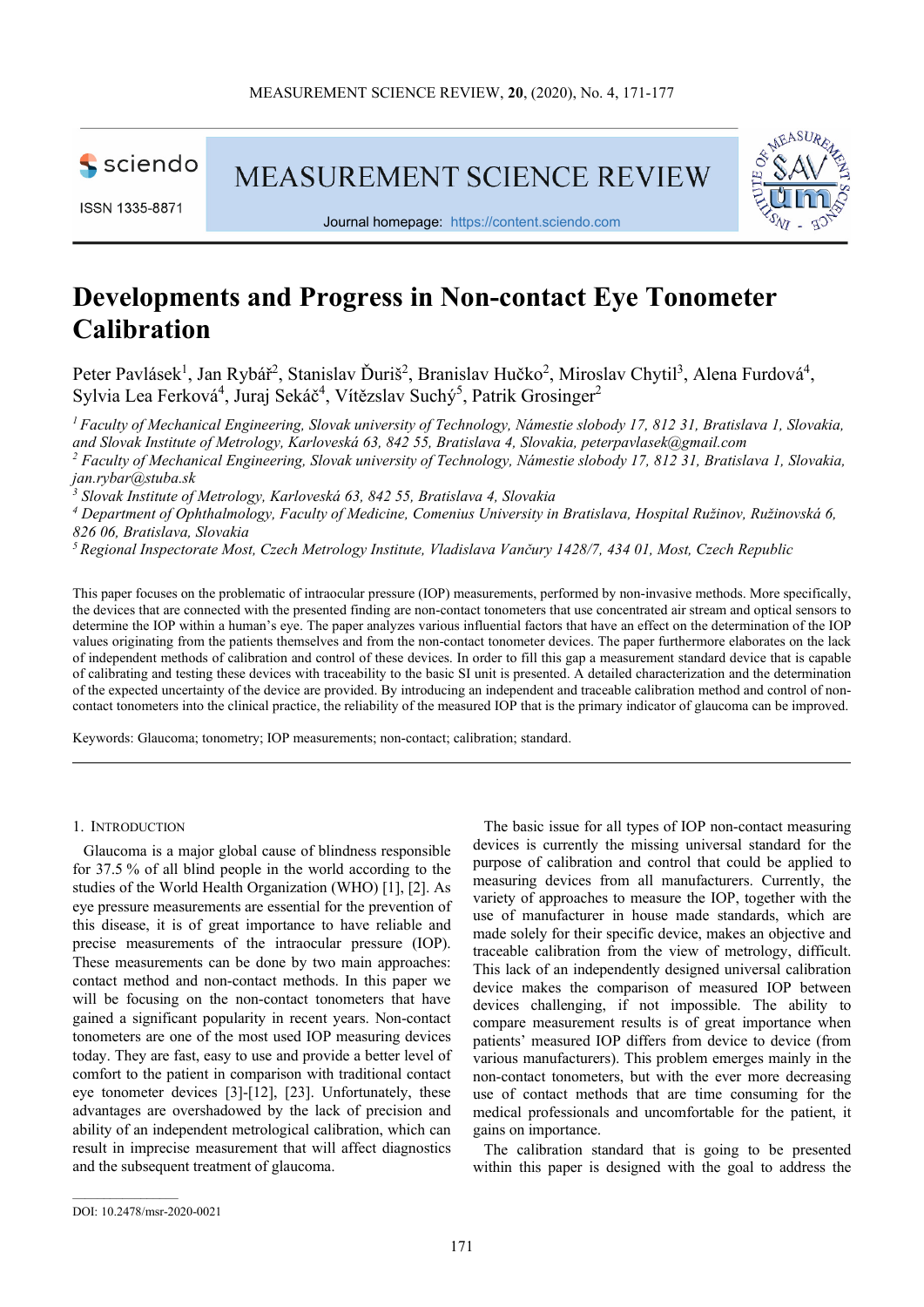issues raised in previous sections. This newly designed standard consists of two main parts. One part of this measurement setup is responsible for the pressure generation, which is based on a piston pressure generator and a second part that consists of a pressure chamber with an artificial cornea. The geometry and material properties of the artificial cornea are designed and selected in such a way to best mimic the human eye. A more detailed description of the design, basic principle of function and initial test results of a potential calibration standard that is capable of delivering calibration of non-contact tonometers with traceability to the basic SI unit is presented within the upcoming sections.

# 2. INFLUENTIAL FACTORS ON NON-CONTACT IOP MEASUREMENTS

The factors influencing the measurement of the intraocular pressure (IOP) can be divided into two groups. The first group includes those factors, which affect the interaction of the eye with the measuring device. In this case the measured IOP is not equal to the "real" IOP in the eye. These factors are closely connected to the principle of the used measuring method and the used measurement device. The second group of factors influencing the IOP is connected to the properties of eye tissue, eye geometry and patient's current health state.

In order to understand the possible risks that non-contact tonometry brings, we must understand the basic principles of their function. Non-contact tonometers are a type of applanation tonometers where the applanation is realized by an air-puff, i.e. without direct contact with the cornea. The pressure caused by the puff is increased until the cornea is applanated over a predetermined area. The applanation is determined by optical means, by the use of an IR (Infrared) light source of various wavelengths (based on manufacturer) that reaches a dedicated detector when the eye surface is flattened [17], [23].

The IOP value is calculated by the device based on the time it takes the puff of air to create the cornea applanation. During this process, the time of the applanation is recorded. This is done by an accurate built in clock that is capable of measuring time in thousandth of a second. In further detail the intraocular pressure of the measured object (in this case the eye) is calculated from the time that has passed since the initial air puff, up until the corneal application is achieved and from the air pressure that caused the flattening (applanation). Using this data, the device determines the IOP, which can be described by the equation:

$$
\frac{dV}{dt} = R \cdot (p_v - IOP_m),\tag{1}
$$

Where  $IOP<sub>m</sub>$  is the measured intraocular pressure with a non-contact eye tonometer,  $R$  indicates the corneal stiffness or rigidity,  $p_v$  is the air pressure pressing on the cornea (equivalent to approximately 10.66 kPa  $\approx 80$  mmHg) and dV is then the change in the internal volume of the eye during the observed time  $dt$ . Using this equation the  $IOP<sub>m</sub>$  can be expressed by the equation  $(2)$ . [18], [19], [23]

$$
IOP_m = p_v - \frac{1}{R} \cdot \frac{dV}{dt}
$$
 (2)

Based on the previously described measurement principle we can assume the following potential influential factors. Influential factors that have a less significant effect on the IOP measurements are the exact measurement of time and air pressure generation (specifically its consistency). The potentially more significant effect is the determination of the distance of the air stream source from the eye and the repeatability of the ideal distance. The most severe factor is without a doubt the evaluation method that determines the IOP pressure. The manufacturers use undisclosed algorithms to calculate the IOP from multiple quantities (pressure, time, corneal stiffness, etc.). This leaves a significant grey area for error in the calculation of the "true" IOP value. Based on the previously mentioned technical factors that affect the noncontact measurements of IOP, the need for a reference standard to check and calibrate these devices is evident and much desired.

## 3. CURRENT REFERENCE STANDARD ISSUES

The intraocular pressure is an important parameter for determining pathological phenomena. The value of intraocular pressure is defined by the ratio between the rate of formation and the outflow of the intraocular fluid. We consider a state during which no damage of the optic nerve occurs under constant conditions inside the eye as normal intraocular pressure. If the dynamic of the intraocular fluid in the eye does not maintain a stable volume then the intraocular pressure is not stable and poor drainage pathway and accumulation of intraocular fluid occurs, which causes an increase of the intraocular pressure [13], [23]. The casual values of intraocular pressure of an adult individual are usually in the range from 11 mmHg to 21 mmHg. Values above 21 mmHg are considered as high and a significant factor that can cause glaucoma. The danger of this disease is primarily that the patient does not sense any symptoms in its initial stages.

Repeated routine measurements of IOP of a patient have shown inconsistencies of the measured values, both in long term and short term measurements. These changing values of IOP have been observed on the same measurement device but also with the use of different types of devices. In order to be confident of the measured values that were indicated by the tonometer we must be able to independently calibrate/check these devices with an associated measurement uncertainty. At the moment proper function of a tonometer is checked by portable standards that are designed by the manufacturers for their specific device type. Based on this approach there are numerous standards and procedures that are used to check the correct function of tonometers. These can be currently used with a restricted number of devices from one manufacturer. Further issues arise from the fact that these standard devices have not undergone an independent testing that would define critical metrological parameters like: repeatability, stability, and hysteresis. Although in general the standards function and IOP values generation are checked by using a clinically tested tonometer, it does not confirm the validity of the standards' own metrological parameters. This is mainly due to the fact that the standards function is checked basically by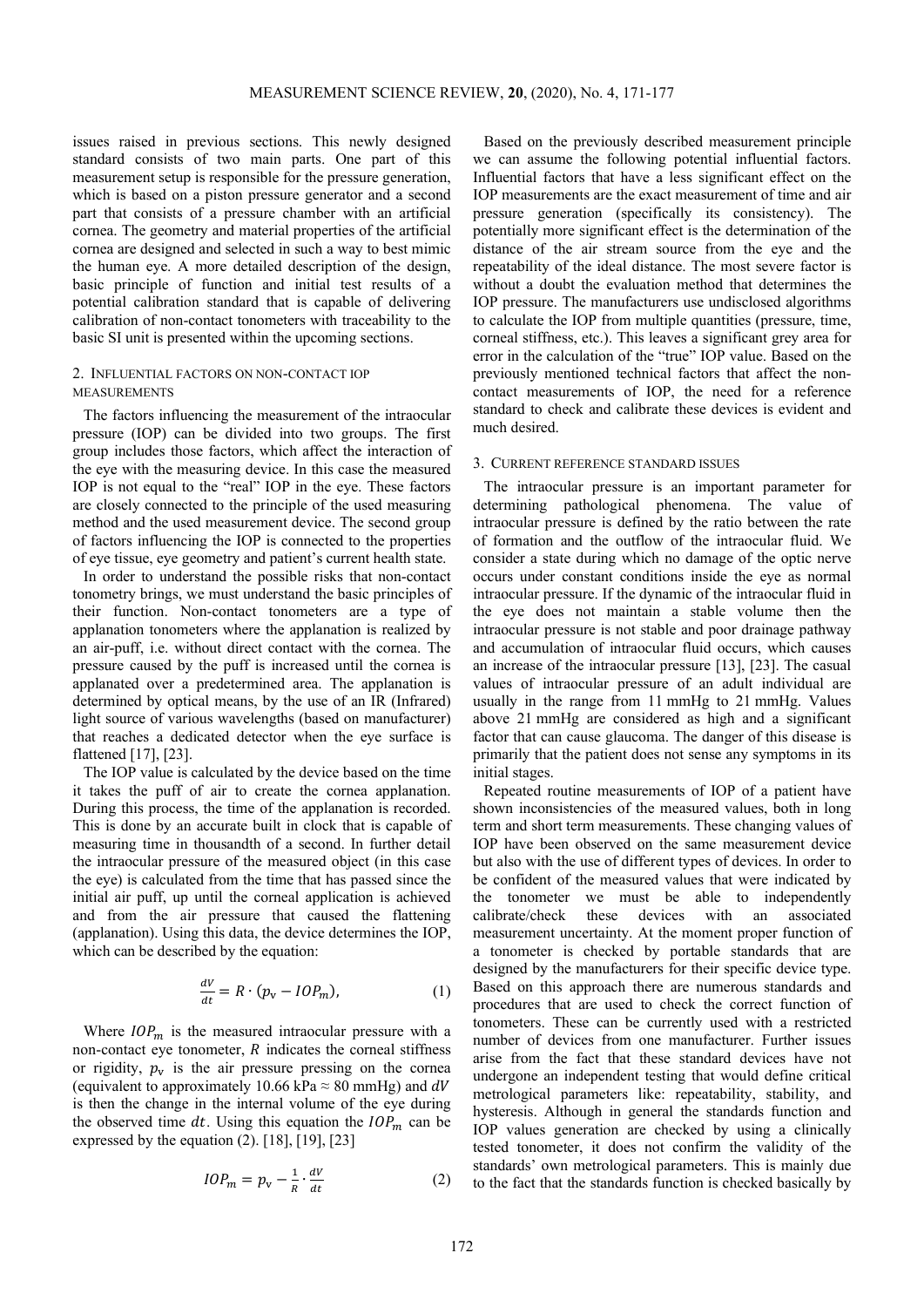the same device that it should check/calibrate and it does not take into account other factors that affect the measurements of the tonometer itself. In addition, most of the commonly used standards do not have their measurement uncertainty determined and lack the traceability to the basic SI unit. Due to these points it is important to have a universal standard with well-defined measurement uncertainty that would enable the comparison of different devices, to determine measurement uncertainty and to create traceability to the basic SI unit [13], [14].

#### 4. REFERENCE STANDARD DEVELOPMENT

The reason for the use and development of a portable standard is to ensure that the indicated value of the intraocular pressure by a tonometer that is used in medical practice is reliable throughout its use. This is of high importance during patient diagnostic, as one higher value of intraocular pressure does not have to refer to a glaucoma disease, but this value must be considered and monitored in the future in the patient's upcoming physical examination. This could result in a false diagnosis if the device developed a drift that would be left undetected.

As was shown on this example, it is of high importance to have a portable, reliable and traceable standard to perform calibrations and control of non-contact eye tonometers. This demand has led us to the development of a new standard that is both traceable to the basic SI unit (in this specific case kg) and has the potential to be universally used on any eye noncontact tonometer.

The measuring apparatus consists of a portable calibration standard with eye model. In more detail the standard is composed of a pressure piston filled with fluid (demineralized water), connectors, T-shaped stand with two screws for precise eye model attachment, height-adjustable eye model with replaceable material (artificial cornea), and a pressure gauge [15], [23]. The measurement setup can be seen in Fig.1. and Fig.2.

The use of a piston together with weights enables the traceability to the SI and furthermore provides a stable and highly repeatable pressure generation. The calculated pressure generated uncertainty by this specific method was determined to be 0.2 mmHg (0.026 kPa). This low level of uncertainty makes the generated pressure a reliable source of stable values of pressure which is translated to the artificial cornea.

The basic principle of the developed standard is that the pressure generated by a piston is transferred via liquid (demineralized water) to the pressure chamber with an artificial cornea. This chamber is then put on the measuring stand of the tonometer instead of the patient, as can be seen in Fig.1. The pressure from the lowest to the upper limits of the device under test is then generated and measured with the tonometer on the standard as during a routine IOP measurement.

The generated pressure  $p$  that is applied to the surface of the artificial cornea can be calculated based on the equation:

$$
p = p_{v} + p_{p} = h \cdot \rho_{H_{2}0} \cdot g + \frac{4(m_{c} + m)g}{\pi \cdot d^{2}} \text{ (Pa)} \tag{3}
$$

Where  $p_v$  is the pressure generated by a level of liquid h of a specific density (in this case water)  $\rho_{H20}$  under gravitational acceleration  $g$ . This pressure can be expressed by the equation (4).

$$
p_{\rm v} = h \cdot \rho_{\rm H_2 0} \cdot g \text{ (Pa)} \tag{4}
$$

The pressure  $p_p$  represents the contribution originating from the surface of the cylinder  $S$  and from the cylinder's own weight  $(m<sub>c</sub>)$  and added weight  $(m)$  G. The resulting pressure is determined by the equation:

$$
p_{\rm p} = \frac{G}{s} = \frac{4 \left( m_{\rm C} + m \right) g}{\pi \cdot d^2} \quad \text{(Pa)} \tag{5}
$$

The Eye model is designed to best represent the real cornea by taking into account the typical eye geometry, Poisson ratio, Young's modulus, and maximum load pressure. All of the parameter values are listed in Table 1. It is important to note that in our case we used the averaged value of the determined Young's modulus that is 0.207 MPa, and the material parameter of the "ideal" artificial cornea with a constant Poisson ratio of 0.48. In order to achieve as close as possible set values and to ensure the universality of its use, multiple materials and procedures of manufacturing of the artificial cornea have been realized. [23], [24].



Fig.1. Overall setup of the developed standard for calibration and testing of non-contact eye tonometers [23].

The artificial cornea is one of the crucial parts of the described standard as it transmits the pressure generated from the piston via liquid to the tonometer. It also influences the indicated pressure by the tonometer by its mechanical, optical, and material properties. Therefore, its characterization is important to be able to create a reliable, reproducible and precise non-contact tonometer standard. The artificial eye cornea has the shape of a circular disc made of silicone based material, which is a replaceable element of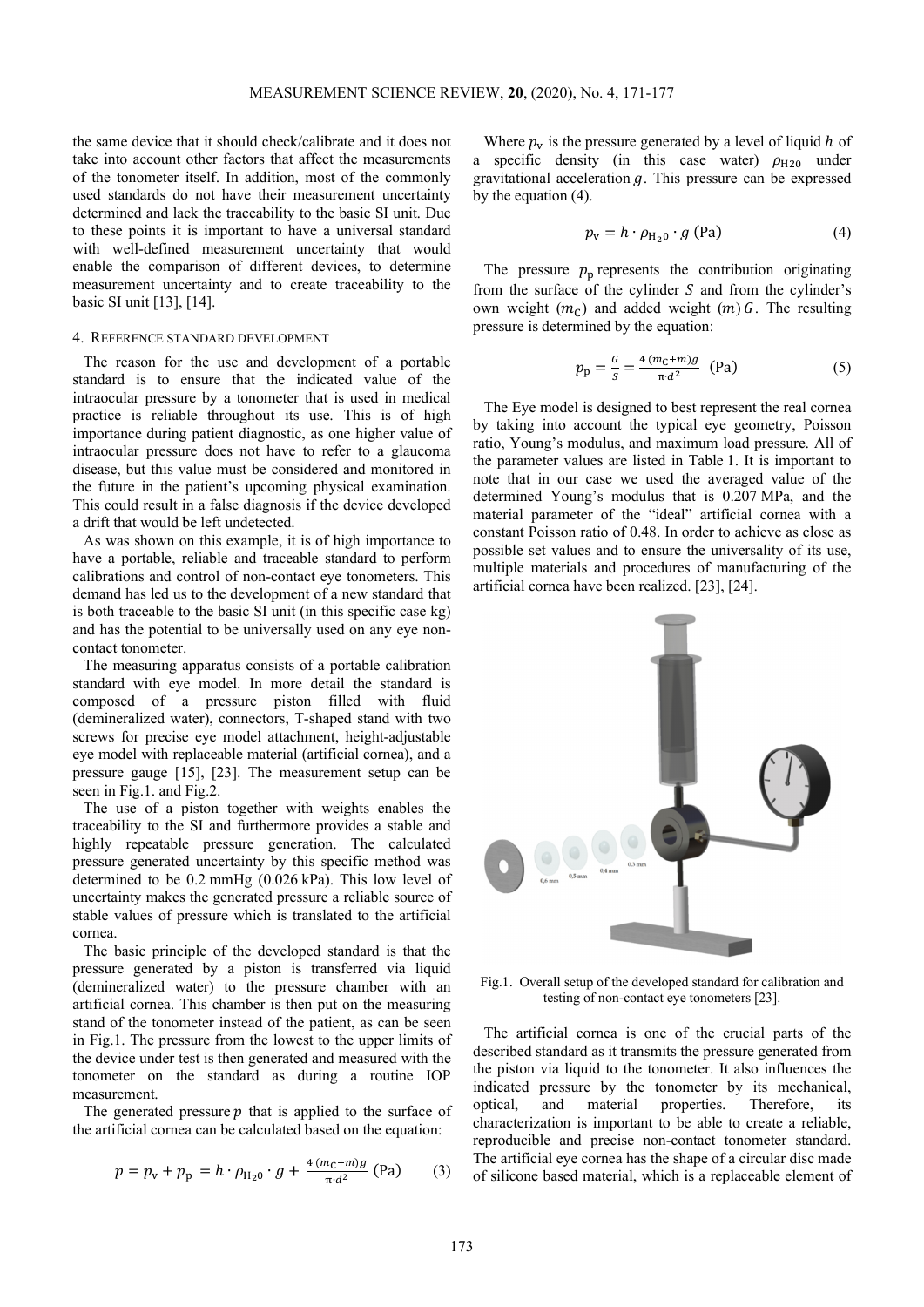the eye model. It can be observed in Fig.1. and Fig.2. The shape, surface structure and geometry of the artificial cornea are achieved by silicon molding. Mechanical properties of a silicone based artificial cornea, using exactly the same thickness as its human equivalent, are different in direct comparison. Young's modulus of silicone based materials is (0.1 - 1.4) MPa. As can be observed it is noticeably larger in comparison to human cornea's Young's modulus that is from 0.054 MPa to 0.359 MPa [20], [21], [23], [24].



Fig.2. Developed standard's eye model with the artificial cornea used during non-contact eye tonometer measurements.

Table 1. Ideal cornea material parameters.

| Parameter                       | Values                                  |
|---------------------------------|-----------------------------------------|
| Cornea diameter (CD)            | $(10.50 \text{ to } 12.75) \text{ mm}$  |
| Anterior cornea curvature (ACC) | $(7.06 \text{ to } 8.66) \text{ mm}$    |
| Central cornea thickness (CCT)  | $(512 \text{ to } 569.5) \mu m$         |
| Poisson ratio                   | 0.48                                    |
| Young's modulus                 | $(0.054 \text{ to } 0.359) \text{ MPa}$ |
| Max. loading pressure           | 4.67 kPa (35 mmHg)                      |

\*Source [20, 21]

# 5. RESULTS

The differences mentioned can be overcome by modifying the thickness of the mold pressed cornea. To determine the artificial cornea thickness that would compensate the material properties' differences, a series of measurements with varying thicknesses were conducted. Specifically the thicknesses of the silicone cornea that were investigated were 0.3 mm, 0.4 mm, 0.5 mm, and 0.6 mm. The results of these measurements are presented in Fig.3. Each point on the graph represents an average of 12 measurements done for each respective pressure.



Fig.3. Comparison of different artificial cornea thicknesses and their effect on the IOP measurement by a clinically tested noncontact tonometer Nidek NT2000 [23].

Fig.3. shows how the set pressure by the developed standard corresponds to the indicated IOP pressure by a clinically tested non-contact tonometer Nidek NT2000. This clinical test was done in accordance with the standard ISO 8612 [22], [23]. As can be seen the smallest differences throughout the whole measurement range between the tonometer device and the developed reference were achieved by the 0.4 mm artificial cornea. The use of higher thicknesses had caused a more significant deviation and the decrease of thickness beneath the 0.3 mm had shown no benefit but has caused instability at higher pressures. It should be noted that the 0.7 mm thick cornea has caused the absence of an applanation and therefore no data could be measured. These findings led us to use the 0.4 mm thickness in further measurements.

In order to use the developed device as a standard for calibration of non-contact eye tonometers, an extensive testing is required to obtain the key metrological parameters of the device that will result in the determination of its uncertainty. This process is essential and will decide if the device has the capability of becoming a standard.

A total of two tests were conducted on the developed universal standard device. The initial testing consisted of a routine measurement procedure that is used in ophthalmological practice on commonly used devices and in typical environmental condition. The devices that were used in this initial test were a non-contact and a rebound tonometer - NIDEK NT2000 and Rebound ICARE, respectively. The purpose of these initial measurements was to validate the function of the standard and to define basic metrological parameters as the repeatability and stability of the generated pressure of the device transmitted by the 0.4 mm thick artificial cornea. This was done in the pressure points of 3 kPa (22.502 mmHg) and 5 kPa (37.503 mmHg).

The generated values and the measured values by the noncontact tonometer at 3 kPa differ in average by 0.835 mmHg (111.32 4 Pa). As for the rebound tonometer the differences in average were 1.298 mmHg (137.052 Pa). For the higher generated pressure of 5 kPa the differences during measurements with non-contact tonometer were 0.497 mmHg (66.261 Pa) and 1.653 mmHg (220.381 Pa) for the rebound tonometer. These results are based on a series of more than 140 measurements in total.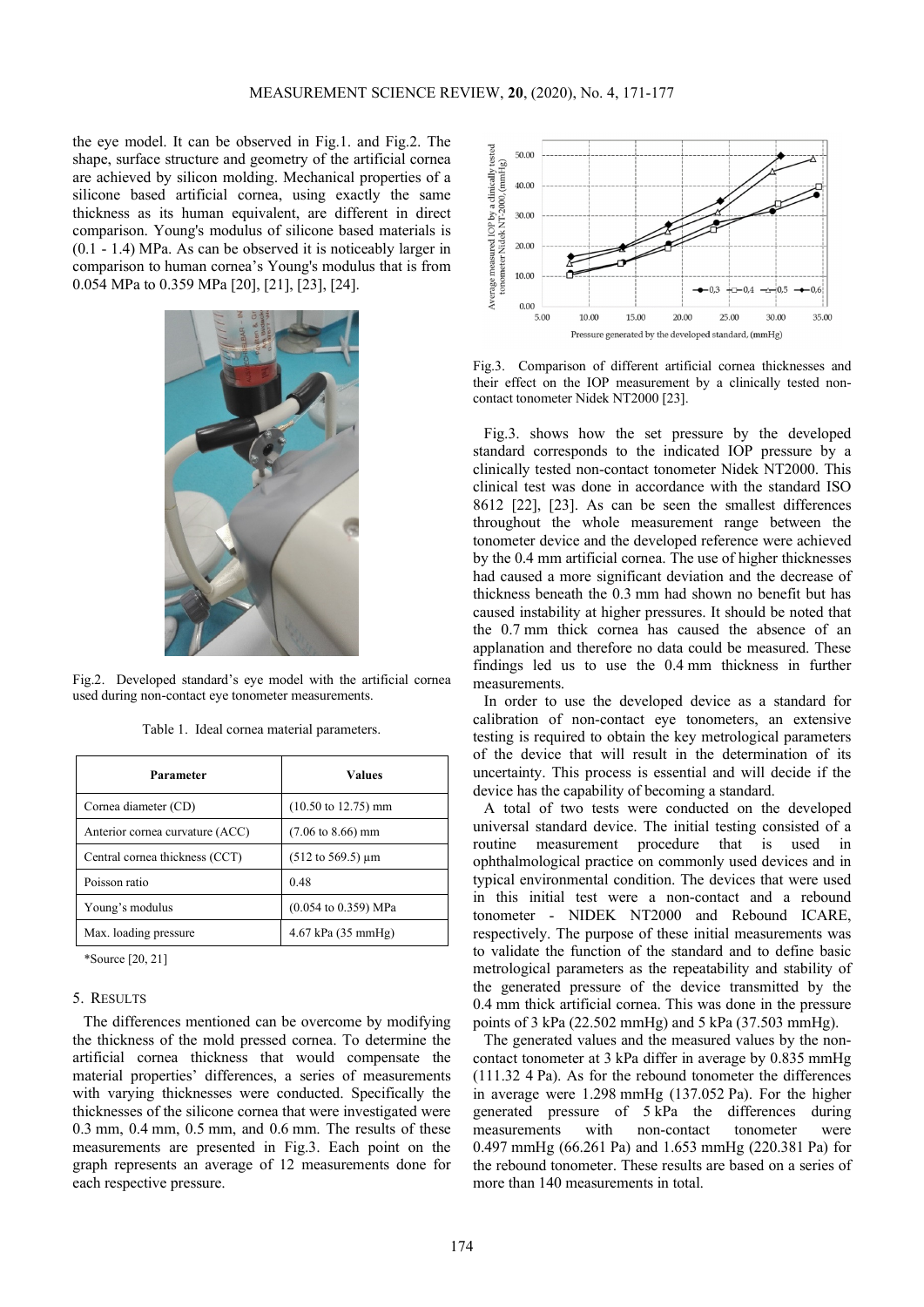| <b>DEVICES</b>                      |                      | <b>DIFERENCE</b>                                         |  |
|-------------------------------------|----------------------|----------------------------------------------------------|--|
| <b>DEVELOPED</b><br><b>STANDARD</b> | NIDEK NT2000         | (DEVELOPED<br><b>STANDARD - NIDEK</b><br><b>NT2000</b> ) |  |
| $7.95$ mmHg                         | $10.43$ mmHg         | $-2.48$ mmHg                                             |  |
| $13.35 \text{ mmHg}$                | $14.36 \text{ mmHg}$ | $-1.01$ mmHg                                             |  |
| 18.45 mmHg                          | $19.37$ mmHg         | $-0.92$ mmHg                                             |  |
| $23.33$ mmHg                        | $25.51$ mmHg         | $-2.18$ mmHg                                             |  |
| $30.23 \text{ mmHg}$                | $34.07$ mmHg         | $-3.84$ mmHg                                             |  |
| $34.58$ mmHg                        | $39.70 \text{ mmHg}$ | $-5.12 \text{ mmHg}$                                     |  |

Table 2. Result from test measurement with the developed standard and non-contact tonometers Nidek NT2000.

\* Each measured value is the average of 12 measurements.

Table 3. Uncertainty budget of the developed standard.

| <b>UNCERTAINTY</b><br><b>COMPONENT</b>        | <b>TYPE</b>     | <b>VALUE</b> | <b>DISTRIBUTION</b> |
|-----------------------------------------------|-----------------|--------------|---------------------|
| Reproducibility                               | $\mathcal{U}$ A | $0.016$ mmHg |                     |
| Time determination                            | ИB              | $0.001$ mmHg | Uniform             |
| Pressure generation                           | ИB              | $0.200$ mmHg | Normal              |
| Distance between eye<br>and nozzle            | ИB              | $0.005$ mmHg | Uniform             |
| Artificial cornea<br>thickness                | ИB              | $0.600$ mmHg | Uniform             |
| Mechanical properties of<br>artificial cornea | ИB              | $0.800$ mmHg | Uniform             |
| Effects of environment                        | ИB              | $0.100$ mmHg | Uniform             |
| Air jet position                              | $\mu_{\rm B}$   | $0.005$ mmHg | Uniform             |

The second testing was done with the non-contact tonometer Nidek NT2000 that was clinically tested in accordance with ISO 8612 [22], [23]. The results of the clinical test have shown that the device is suitable to be used for eye tonometry measurements. As this device was deemed to be in accordance with the ISO standard, the comparison with the developed standard was carried out to see the possible differences. The stability of the generated pressure and repeatability of the standard was established before, so the comparison test focused on the possible differences throughout the IOP range from around 8.00 mmHg up to about 34.60 mmHg. As can be seen from Table 2. the differences varied with set pressure in the developed standard. It is worth pointing out that the highest differences were found on both ends of the range -5.12 mmHg at set

pressure of 34.58 mmHg (indicated by the developed standard) and -2.48 mmHg at set pressure of 7.95 mmHg (indicated by the developed standard).

Uncertainty determination is one of the crucial indicators of standard limits and capabilities by means of quantifying each individual factor affecting the generated value.

The overall uncertainty budget that list the most significant factor affecting the standard is based on the principles used within the developed standard and the conditions under which it should be routinely used. For our specific case we have taken into account the following influential factors that have the highest probability of affecting the developed standard: distance between eye and air source (nozzle), time determination, pressure generation, mechanical properties of artificial cornea, effects of environment (temperature, humidity), and air jet position. The detailed values of the listed influential factors together with the developed standard reproducibility can be seen in Table 3.

## 6. DISCUSSION

The presented test measurements have been conducted in order to determine the key metrological properties of the newly developed standard. The tests have determined the reproducibility and stability of the pressure generation of the standard, as well as the quantification of the effects of most influential factors on the measurements carried out with this device. Based on the principles that the developed standard and non-contact tonometer devices make use of, the list consist of the following effects: distance between eye and air source (nozzle), time determination, pressure generation, artificial cornea thickness, mechanical properties of artificial cornea, effects of environment (temperature, humidity), and air jet position. As can be seen from Table 3. the most significant contributions are made by artificial cornea thickness and mechanical properties (0.6 mmHg and 0.8 mmHg respectably). This indicates that an increased attention should be given to these parameters. At present the artificial cornea thickness was investigated and the results can be seen in Fig.3. These investigations compared the set pressure (measured by a calibrated pressure gauge) by the developed standard with the indicated IOP pressure by a clinically tested (in accordance with ISO 8612) non-contact tonometer Nidek NT2000. The results have shown that the smallest differences throughout the whole measurement range between the tonometer device and the developed reference were achieved by the 0.4 mm artificial cornea. As the normal thickness of human cornea is from 0.512 mm to 0.569 mm, there is a need for the improvement of the artificial cornea properties. The mechanical properties of the artificial cornea have been based on data provided by our preliminary experiments. These experiments are the subject of further research. The value of the corresponding uncertainty contribution is a qualified estimation based on this data.

Taking into account the basic principles of the developed standard presented in equation (3), the measurements conducted by this device are traceable to the basic SI unit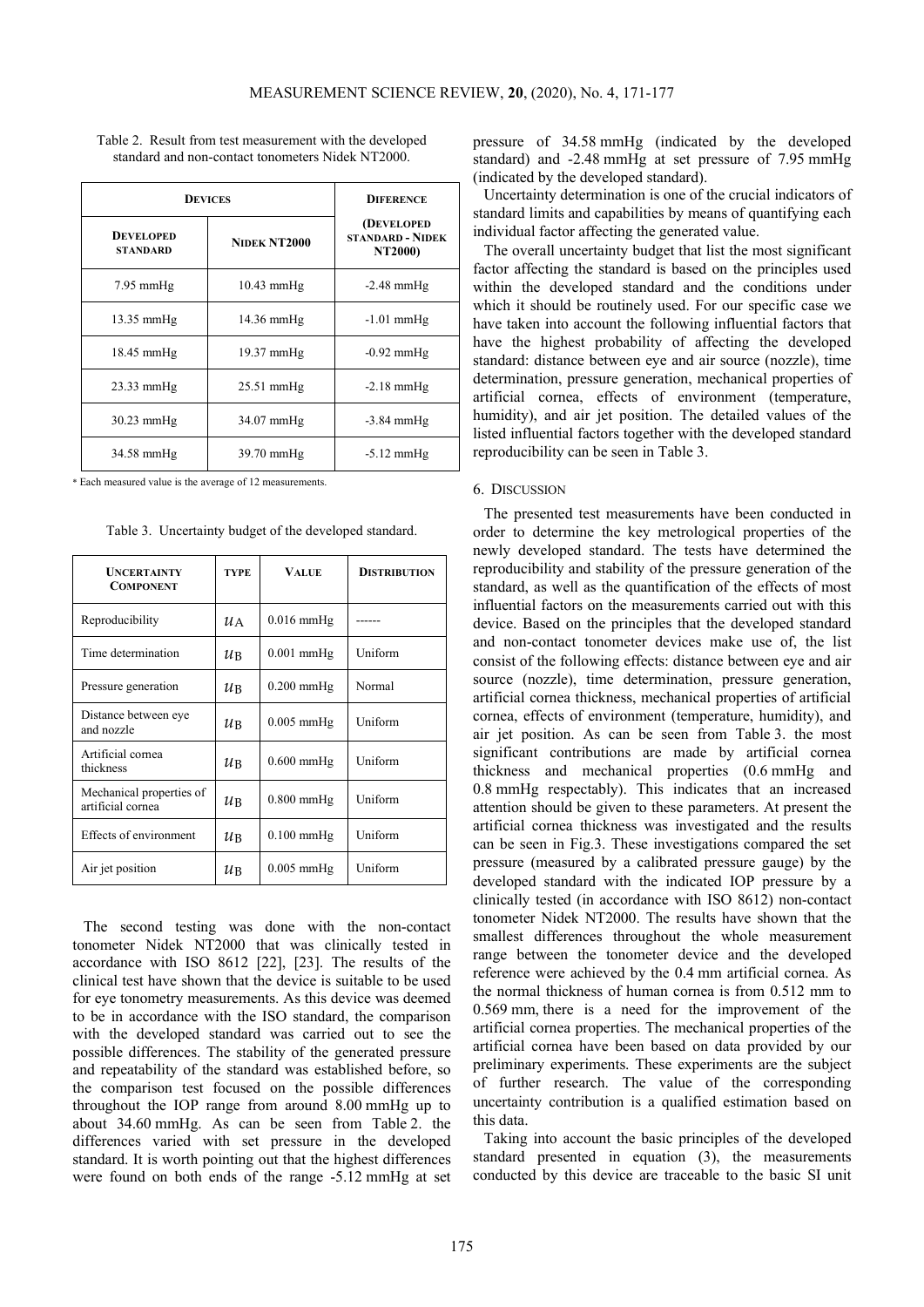(specifically Kg). It can be also stated that the described standard has a measurement uncertainty of 1.02 mmHg  $(k = 1)$ . In conclusion this device has the potential to become traceable and a universal standard for control and calibrations of non-contact eye tonometers that is currently not available.

## 7. CONCLUSION

The presented paper has shown a clear need for an independent standard with defined measurement uncertainty and established traceability for the purpose of non-contact tonometer control and calibration. The initial prototype of this portable potentially universal standard was presented together with initial test results on non-contact and contact (rebound) tonometers. On the basis of the discussion it can be seen that it is necessary to compare the properties of the artificial cornea with the properties of the human cornea. This will enable to provide a reliable and traceable calibration option for eye tonometers.

### ACKNOWLEDGMENT

This research is part of the inTENSE (16RPT03) project that was done thanks to the EMPIRE initiative which is cofunded by the European Union's Horizon 2020 research and innovation programme and the EMPIR participating states.

The authors would like to furthermore thank the Faculty of Mechanical Engineering of the Slovak University of Technology in Bratislava, the Czech Metrology Institute, the Department of Ophthalmology, Faculty of Medicine, Comenius University in Bratislava, Hospital Ružinov, the grant agency APVV projects number (15-0295 and 18-0066); VEGA projects number (1/0098/18 and 1/0556/18) and KEGA projects number (065STU-4/2018, 023STU-4/2020, 019STU-4/2020 and 014STU-4/2020) for their support.

# **REFERENCES**

- [1] Thylefors, B., Negrel, A.-D. (1994). The global impact of glaucome. *WHO Bulletin OMS*, 72, 323-326.
- [2] World Health Organization. *Blindness: Vision 2020 The Global Initiative for the Elimination of Avoidable Blindness*, Fact sheet N°213. http://www.who.int/ mediacentre/factsheets/fs213/en/.
- [3] Tonnu, P.A., Ho, T., Sharma, K., White, E., Bunce, C., Garway-Heath, D. (2005). A comparison of four methods of tonometry: Method agreement and interobserver variability. *British Journal of Ophthalmology*, 89 (7), 847-850.
- [4] Jansson, U., Brautaset, R., Cervino, A., Nilsson, M. (2012). A comparison of the canon  $TX-20P^{TM}$  noncontact tonometer and pachymeter in healthy eyes. *International Journal of Ophthalmic Practice*, 3 (3), 96-102.
- [5] Tranchina, L., Lombardo, M., Oddone, F., Serrao, S., Schiano Lomoriello, D., Ducoli, P. (2013). Influence of corneal biomechanical properties on intraocular pressure differences between an air-puff tonometer and the Goldmann applanation tonometer. *Journal of Glaucoma*, 22 (5), 416-421.
- [6] Anton, A., Neuburger, M., Bohringer, D., Jordan, J.F. (2013). Comparative measurementof intraocular pressure by Icare tonometry and Airpuff tonometry in healthy subjects and patients wearing therapeutic soft contact lenses. *Albrecht von Graæes Archiv für Ophthalmologie*, 251 (7), 1791-1795.
- [7] Wei, W., Fan, Z., Wang, L., Li, Z., Jiao, W., Li, Y. (2014). Correlation analysis between central corneal thickness and intraocular pressure in juveniles in northern China: The Jinan city eye study. *PLoS One*, 9 (8), 104842.
- [8] Garcia-Resua, C., Pena-Verdeal, H., Minones, M., Giraldez, M.J., Yebra-Pimentel, E. (2013). Reliability of the non-contact tono-pachymeter Tonopachy NT-530P in healthy eyes. *Clinical and Experimental Optometry*, 96 (3), 286-294.
- [9] Fujimura, F., Kamiya, K., Fujiwara, K., Shoji, N., Shimizu, K. (2013). Repeatability and reproducibility of measurements using a NT-530P noncontact tono/pachymeter and correlation of central corneal thickness with intraocular pressure. *BioMed Research International*, 2013 (1), 370592.
- [10] Ogbuehi, K.C. (2006). Assessment of the accuracy and reliability of the Topcon CT80 non-contact tonometer. *Clinical and Experimental Optometry,* 89 (5), 310- 314.
- [11] Farhood, Q.K. (2013). Comparative evaluation of intraocular pressure with an air-puff tonometer versus a Goldmann applanation tonometer. *Clinical Ophthalmology*, 7 (1), 23-27.
- [12] Tamcelik, N., Atalay, E., Cicik, E., Ozkok, A. (2015). Comparability of Icare pro rebound tonometer with Goldmann Applanation and noncontact tonometer in a wide range of intraocular pressure and central corneal thickness. *Ophthalmic Research*, 54 (1), 18-25.
- [13] Kuchynka, P. a kol. (2016). *Oční lékařství 2. (Ophtalmology 2.)*. Prague: Grada Publishing, ISBN 978-80-247-5079-8.
- [14] Synek, S., Skorkovska, S. (2014). *Fyziologie oka a vidění 2. (The Physiology of Eye and Vision 2.)*. Prague: Grada, ISBN 978-80-247-3992-2.
- [15] Hornova, J., Baxant, A. (2013). Současné možnosti měření nitroočního tlaku (Current possibilities of intraocular pressure measurement). *Česká a slovenská oftalmologie*, 69 (4), 175-180.
- [16] Bureau International des Poids et Mesures (BIPM). (2006). *Le Système international d'unités (The International System of Units (SI))*. 8th edition, ISBN 92-822-2213-6.
- [17] Hucko, B., Kucera, L., Duris, S., Pavlasek, P., Rybar, J., Hodal, J. (2020). Modelling of cornea applanation when measuring eye pressure. In *Current Methods of Construction Design: Proceedings of the ICMD 2018*. Springer, 327-332.
- [18] Kolin, J. (2007). *Oční lékařství 2 (Ophtalmology 2)*. Prague: Karolinum, ISBN 978-80-246-1325-3.